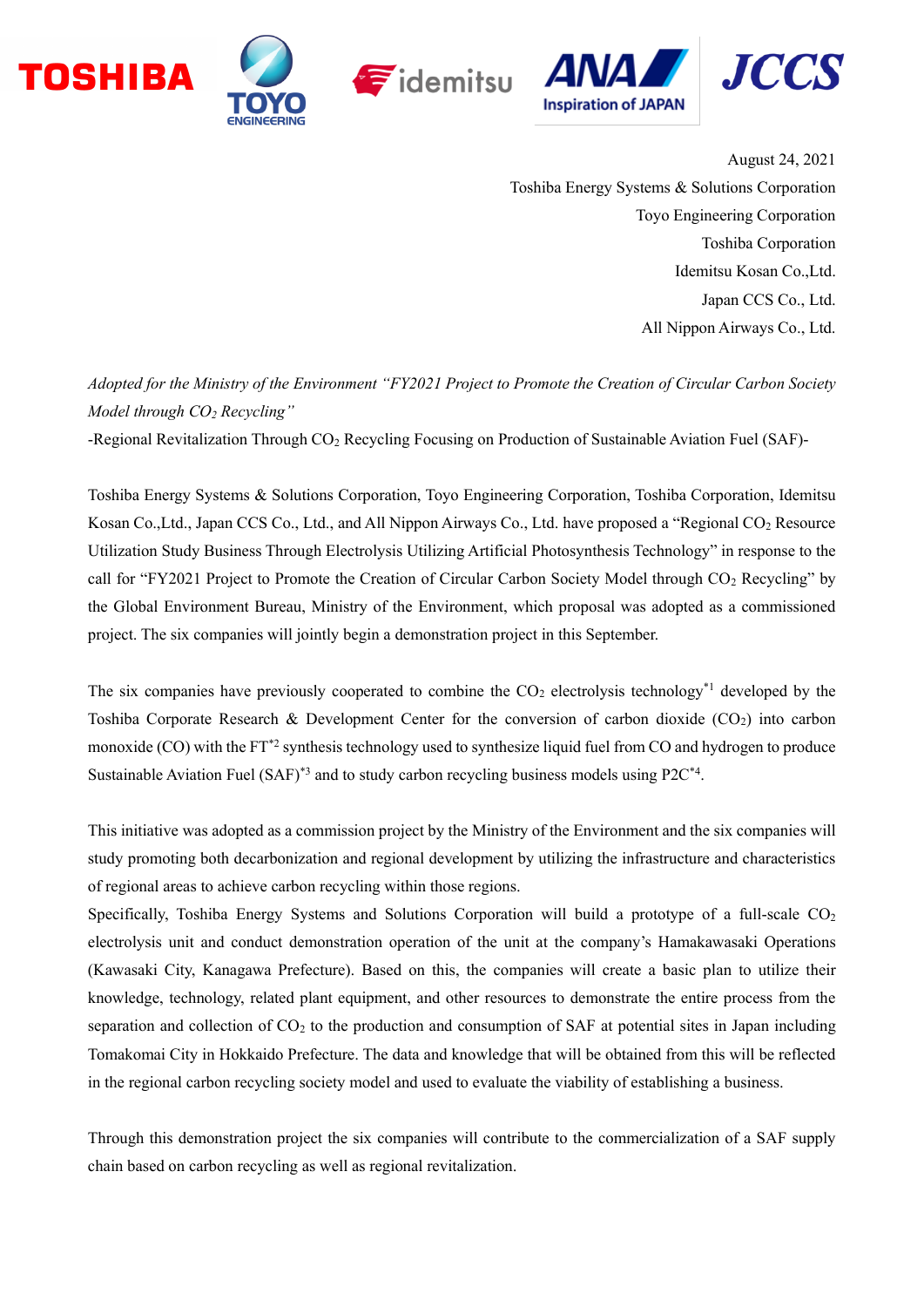





Project Period and Roles of Demonstration Project Participating Companies

Period: September 2021 to End of March 2025 (planned)

Main roles of demonstration project participating companies:

| Toshiba Energy Systems & Solutions | Study the carbon recycling society model and business model,      |
|------------------------------------|-------------------------------------------------------------------|
| Corporation                        | build and demonstrate a full-scale $CO2$ electrolysis unit        |
|                                    | prototype, and study and make a general review for a P2C plant.   |
| Toyo Engineering Corporation       | Create the FT synthesis plant basic plan and P2C plant plan.      |
| Toshiba Corporation                | Demonstrate the $CO2$ electrolysis technology.                    |
| Idemitsu Kosan Co., Ltd.           | Investigate the SAF certification scheme and standards, create    |
|                                    | the basic plan for the SAF blending facility and quality control. |
| Japan CCS Co., Ltd.                | Study the P2C demonstration plant site and regional cooperation   |
|                                    | plan.                                                             |
| All Nippon Airways Co., Ltd.       | Conduct a study of the SAF market and fuel supply at airports.    |

## Demonstration Project Background

Various eco-friendly innovations will be needed to achieve the  $CO<sub>2</sub>$  emissions reduction targets indicated in Japan's Nationally Determined Contribution<sup>\*5</sup> for the Paris Agreement. These include separation, storing and recycling CO2, making renewable energies into mainstream power sources, expanding the use of hydrogen, and decarbonization of fuels. In the aviation industry, the International Civil Aviation Organization (ICAO) has also defined CO<sup>2</sup> emissions reduction targets in its Carbon Offsetting and Reduction Scheme for International Aviation (CORSIA), and strongly urges stable production and supply of SAF since using it in aviation is one effective means of meeting these targets.

The P2C plant being studied this time will use artificial photosynthesis technology to reduce the CO<sup>2</sup> separated and collected from exhaust resources into CO, which will then be reacted in the FT synthesis process with hydrogen obtained from renewable energy using the existing petroleum refining process in a plant to produce liquid fuels, such as jet fuel, light oil, etc. P2C can efficiently use renewable electric power and hydrogen from renewable energy without extracting new fossil resources and this is expected to significantly reduce the amount of  $CO<sub>2</sub>$  emissions and greatly contribute to achieving carbon neutral.

\*1: News release by Toshiba Corporation

[http://www.toshiba.co.jp/rdc/rd/detail\\_e/e1903\\_02.html](http://www.toshiba.co.jp/rdc/rd/detail_e/e1903_02.html) [https://www.toshiba-energy.com/en/info/info2020\\_1202.htm](https://www.toshiba-energy.com/en/info/info2020_1202.htm)

\*2: Fischer-Tropsch (FT) process: A process for synthesizing liquid hydrocarbons from CO and hydrogen by using a catalytic reaction